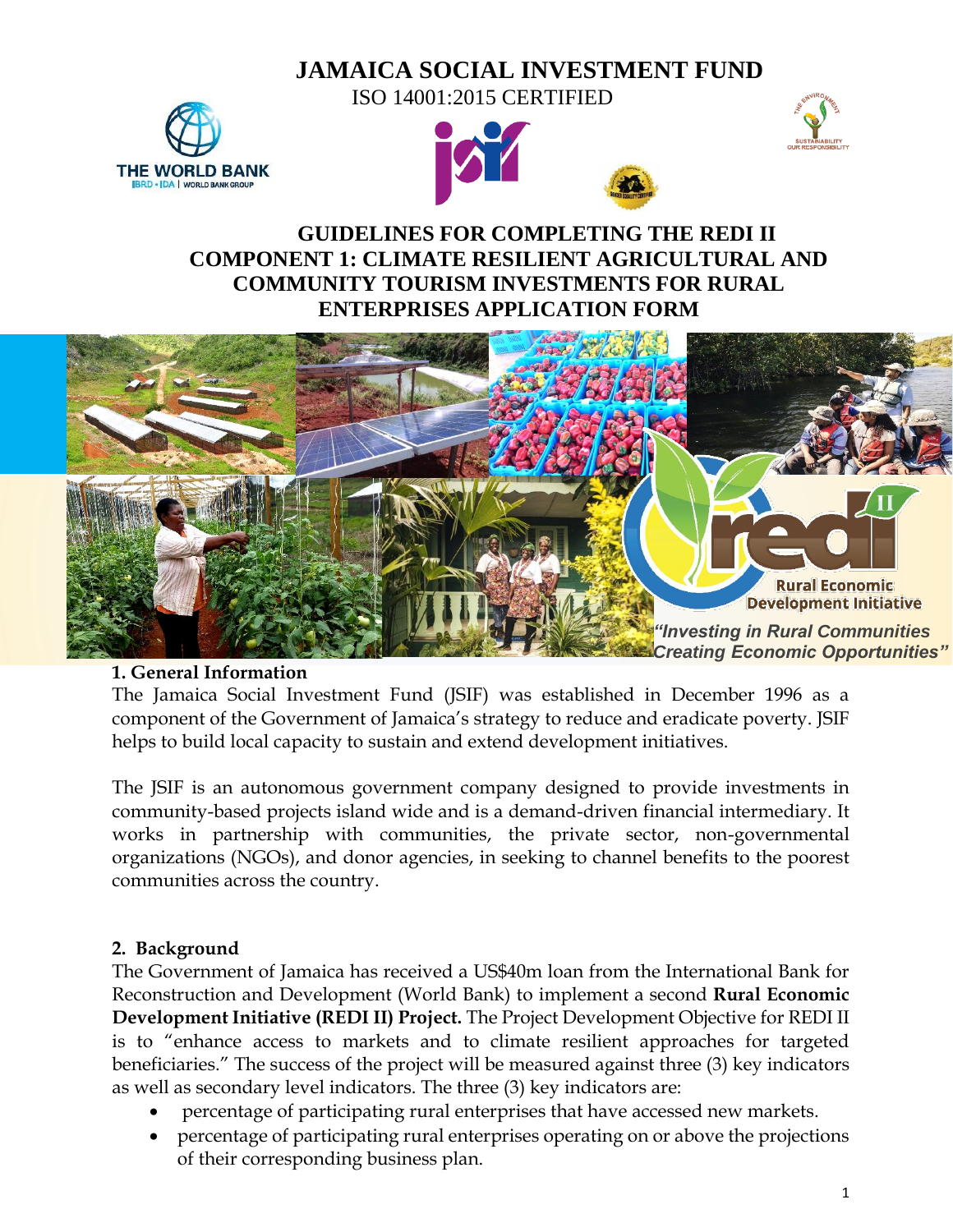• number of targeted beneficiaries reached with climate resilient approaches supported by the project, disaggregated by rural enterprises and public institutions

The REDI II project will support the implementation of activities under two components; **Component 1:** Climate resilient Agricultural and Community Tourism Subprojects. **Component 2: Institutional Strengthening and Capacity Building of the Public Sector**.

**Component 1:** The main objective of this component will be to promote the development of agricultural/community tourism enterprises (integrated in productive partnerships or "alliances"), to help them overcome their existing limitations to operate more competitively in selected value chains, with more reliable linkages with buyers and markets and increased capacity to manage climate risks.

Through **matching grants**, Component 1 will finance consulting and non-consulting services, goods and works for demand-driven, competitively selected agriculture/fisheries or community tourism sub-projects presented and implemented by participating rural enterprises to increase their production and to capture and/or increase their market share and level of profits. Applying enterprises are required to contribute **5% to 60% of the total costs (in cash)** associated with preparation, implementation and monitoring of the investment.

The enterprises requesting matching-grant financing under the project will be assessed against objective measures for transparent and participative governance; financial position; managerial/administrative capacities; and capacities for production and commercial planning/articulation. Subprojects would be prioritized and evaluated based on socio-economic and environmental criteria, based on the experience of REDI I, but also integrating other complementary aspects to promote: (i) more direct linkages with markets; (ii) the incorporation of climate-smart or enhanced climate resiliency standards, technologies or practices, as well as modern codes/norms to reduce vulnerability of infrastructure to extreme weather events; and (iii) level of participation by women and youth.

Applications for REDI II support will be screened for eligibility, prioritized, and field appraised. Applications that meet established guidelines at JSIF's Social Review Committee (SRC) will inform whether a Business Plan will be developed by the Business Development Facilitator (BDF). The Business Plan will then be assessed for its feasibility as well as its technical, economic, and financial sustainability by the Enterprise Assessment Committee (EAC). The EAC will determine whether a business plan will advance to further development, namely design and costing of infrastructure works.

### **3. Funding Availability and How to Apply for Funding**

3.1 Size of Grants: REDI will provide grant funds to:

**Financially Viable & Climate Resilient Agricultural and Community Tourism Investments for Clusters of Rural Enterprises with Access to Markets**.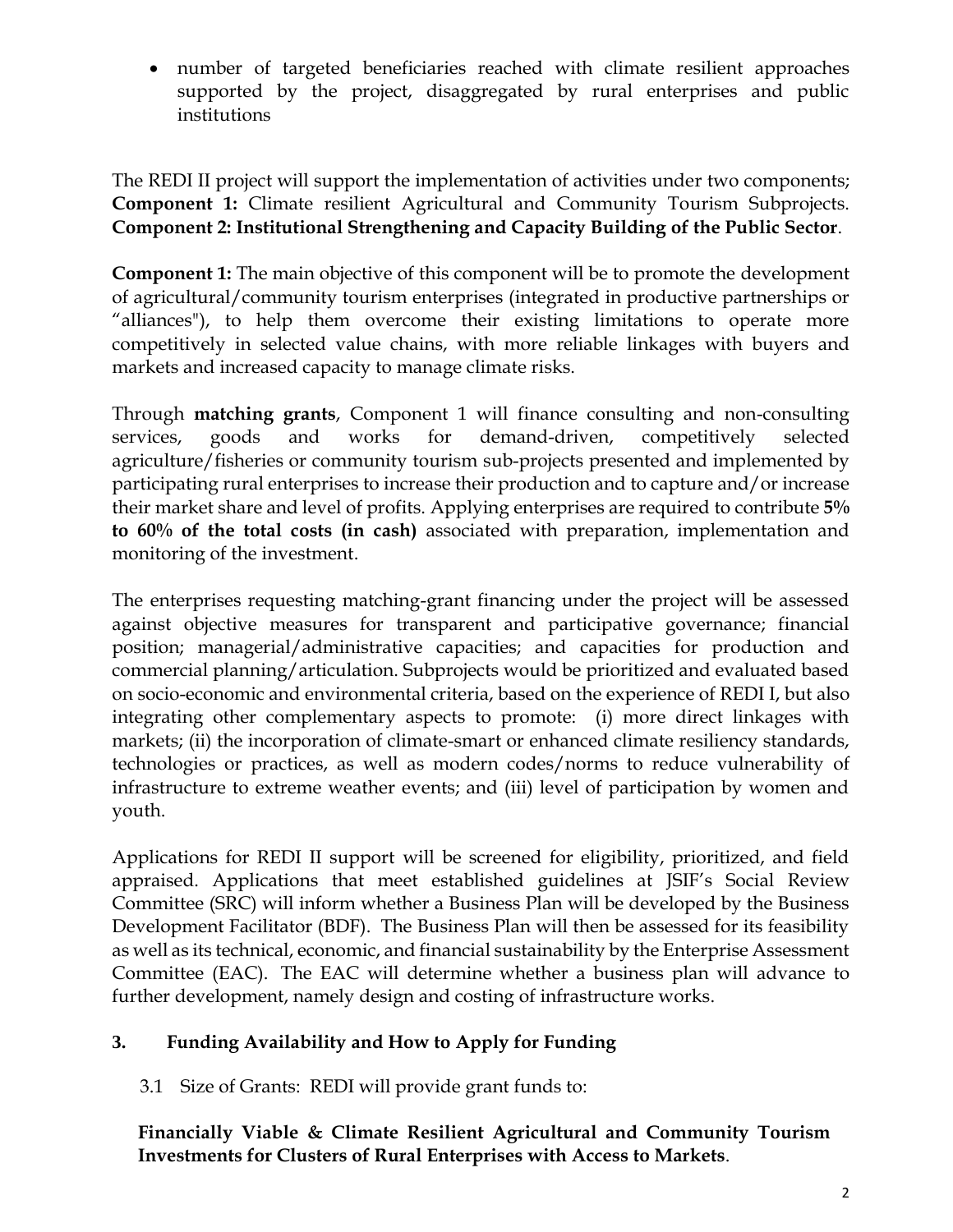| Producer Organizations (PO)                                         |                                |            |  |
|---------------------------------------------------------------------|--------------------------------|------------|--|
| Agriculture/Fisheries Producers Organizations (POs) and SMSEs<br>1. |                                |            |  |
| Matching Grant up to US\$ 200,000                                   |                                |            |  |
| Matching Grant limit per individual member                          |                                | 10,000     |  |
| Minimum counterpart contribution from beneficiary (%)               |                                | 5%         |  |
| <b>Maximum Investment (US\$)</b>                                    |                                | 210,600    |  |
| Matching Grant from 200,001 to 400,000                              |                                |            |  |
| <b>Matching Grant limit per individual member</b>                   |                                | 15,000     |  |
| Minimum cash counterpart contribution %)                            |                                | 10%        |  |
| <b>Maximum Investment (US\$)</b>                                    |                                | 445,000    |  |
|                                                                     |                                |            |  |
| Value Adding Enterprises (VAEs)<br>2.                               |                                |            |  |
| Matching Grant up to US\$ 50,000                                    |                                |            |  |
| Minimum counterpart contribution from beneficiary (%)               | 50%                            |            |  |
| <b>Maximum Investment (US\$)</b>                                    | 100,000                        |            |  |
| Matching Grant between US\$ 50,001 to 100,000                       |                                |            |  |
| Minimum counterpart contribution from beneficiary (%)<br>60%        |                                |            |  |
| <b>Maximum Investment (US\$)</b>                                    | 250,000                        |            |  |
|                                                                     |                                |            |  |
| COMMUNITY TOURISM ENTERPRISES (CTEs)                                |                                |            |  |
| <b>Small/Medium experiences/attractions (CTE or PTE)</b>            | Minimum 50,000 Maximum 250,000 |            |  |
| Micro experiences/attractions (CTE or PTE)                          | Minimum 5,000 Maximum 49,000   |            |  |
| Matching investment for tourism subprojects                         |                                |            |  |
|                                                                     | <b>CTE</b>                     | <b>PTE</b> |  |
| Up to 4 employees                                                   | 5%                             | 10%        |  |
| 5 to 10 employees                                                   | 20%                            | 30%        |  |
| Over 10 employees                                                   | 30%                            | 40%        |  |
| $\sim$ $\sim$<br><b>T</b> T                                         |                                |            |  |

3.2 How to Apply

To request funding for a project, applicants must complete the **REDI II Application Form either electronically or in hard copy** and submit to JSIF. Hard-copy application forms and copies of all required support documentation are to be placed in a sealed envelope and labelled **"REDI II Call for Business Proposals"** or scanned and emailed to [redi@jsif.org](mailto:redi@jsif.org) (Maximum file size 9MB). Application forms may be obtained at the:

- JSIF office at 11 Oxford Road (Entrance on Norwood Avenue), Kingston 5
- JSIF website, www.jsif.org
- RADA parish offices
- TPDCo regional offices
- SDC parish offices

When submitting the application form, please ensure that:

- All relevant sections of the form are accurately completed
- Supporting documentation (as needed) is provided at the same time the application form is being submitted.
- The form is signed and dated

#### **3.3 Grant Funding Sectors**

- Agriculture
- Fisheries
- Agro-processing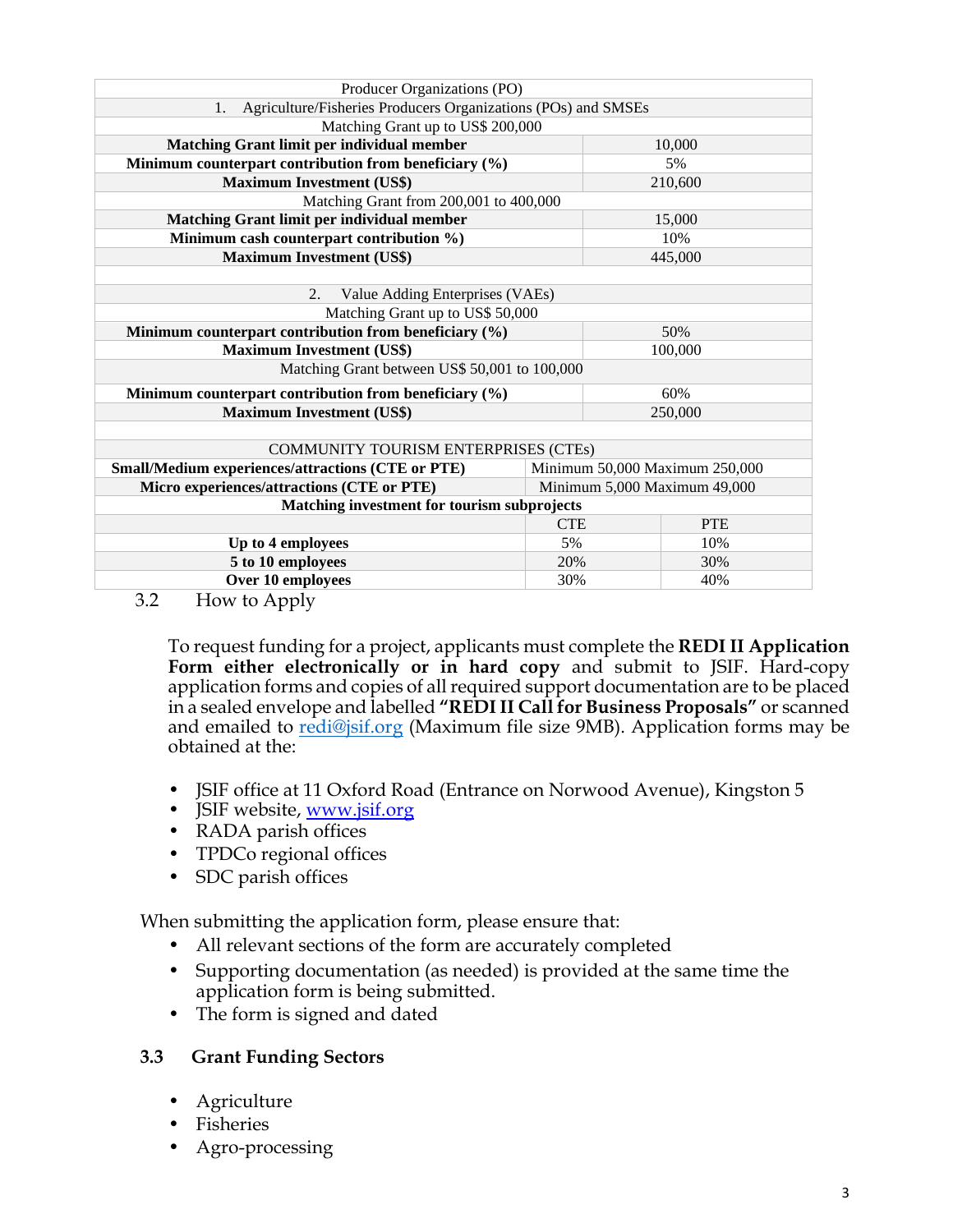- Community Tourism [attractions, accommodation, tours, eco-tourism, cultural heritage tourism, craft etc.]
- Agro-tourism

## **3.4 Project Types**

Business Clusters/Groups operating in Jamaica and engaged in agriculture, agroprocessing, and rural tourism that demonstrate viability may apply for funding to undertake projects in the following areas:

### **Agriculture:**

- $\Box$  Counter-seasonal Production Methods e.g. green houses for vegetable production or hardening Irish Potato and ginger tissue culture plantlets
- □ Health, Safety and Security Measures in Light of COVID-19
- □ Virtual, Digital or Technology Enhanced Products, Marketing or Service Delivery
- Marketing and Promotion
- □ Seeds and seedling production
- Value added production
- □ Honey bottling and value-added honey products
- $\Box$  Fisheries development e.g. equipment and fish cleaning or filleting facility
- □ Small ruminant Production such as goats and sheep e.g. breeding stock improvement.
- □ Introduction of Alternative Energy Source (solar panels) to enhance quality and reduce energy cost.
- $\Box$  Introduction of new crop varieties and innovative production methods
- □ Post-harvest / Cool storage Infrastructure and Packing sheds
- Water harvesting and Drip Irrigation Systems
- □ Technical Assistance and Capacity Building
- **Experiences**

### **Tourism:**

- □ Health, Safety and Security Measures in Light of COVID-19
- Virtual, Digital or Technology Enhanced Products, Marketing or Service Delivery
- $\Box$  Product Development and Tour Packaging for Community Tourism Enterprises
- Marketing and Promotion
- Craft and Trail Development
- Construction of Handicraft Markets
- Gastro Tourism Experiences
- **Experiences**
- □ Cultural Heritage Tourism
- □ Technical Assistance and Capacity Building

**Note:** The list above is indicative of the types of projects that may apply for funding however it is not an exhaustive list. JSIF, however, **DOES NOT** purchase or lease land or buildings.

## **4. Eligibility and Priority Criteria**

Each proposal will be assessed as per the following eligibility criteria and must achieve a minimum of 75% score for which JSIF personnel will conduct a field visit of applying groups that exceed the cut-off score to verify information submitted.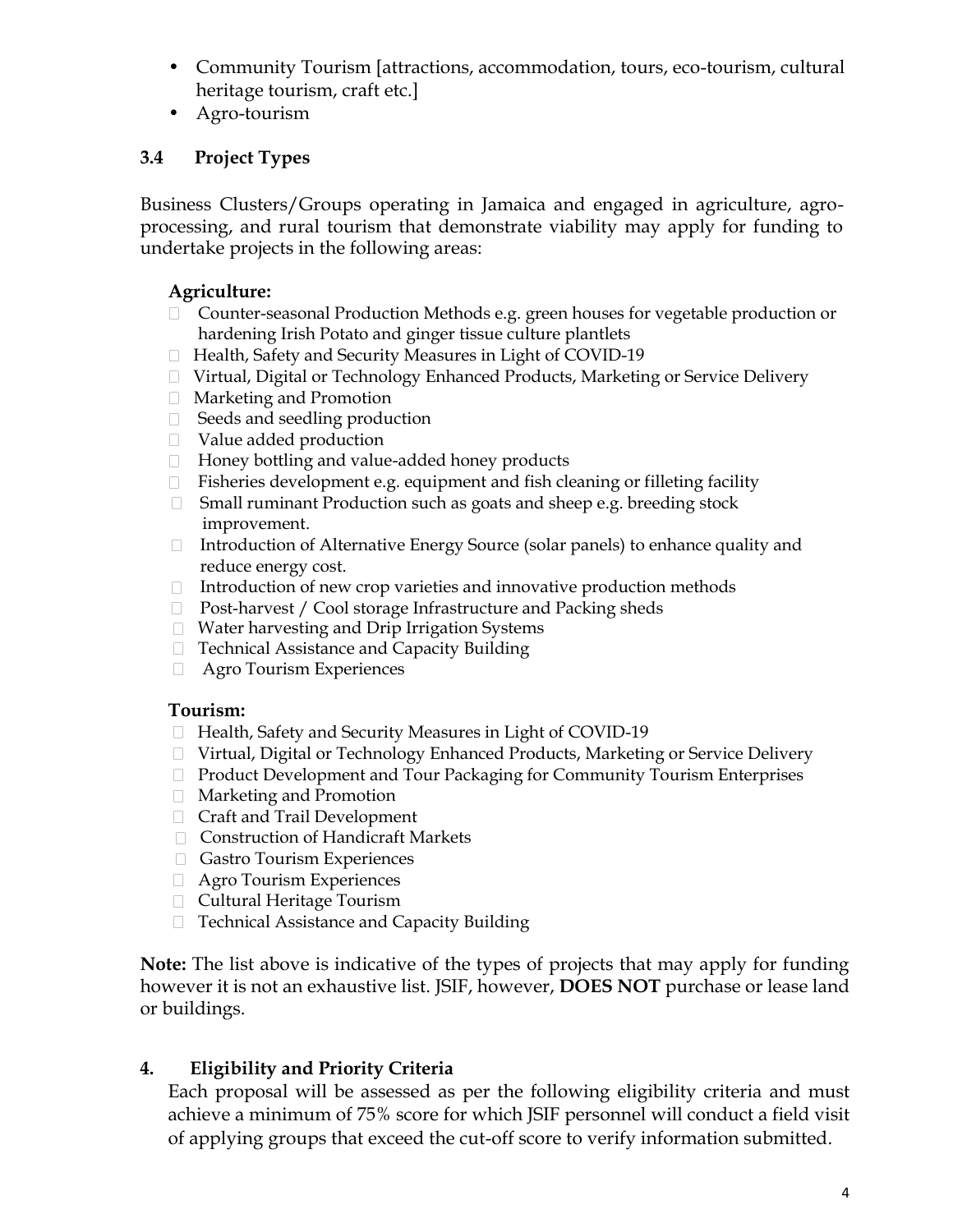| <b>Criteria</b>                                                                                      | <b>Maximum Score</b> |
|------------------------------------------------------------------------------------------------------|----------------------|
| Target market identified<br>1.                                                                       | 15                   |
| Potential of project to realize new & higher status along value chain<br>2.                          | 20                   |
| Projects include an innovative activity, process or service to improve quality 15<br>3.<br>of output |                      |
| Financial projection template completed (including expected income and 25<br>4.<br><i>expenses</i> ) |                      |
| 5. Bank statement provided to indicate required cash contribution                                    | 15                   |
| <b>Job</b> creation potential<br>6.                                                                  | 5                    |
| 7. Potential for multiplier effect based on backward and forward linkages in 15<br>community         |                      |
| 8. Community Poverty status                                                                          | 5                    |
| 9. Applicants Poverty status                                                                         | 5                    |
| 10. Youth profile                                                                                    | 5                    |
| 11. Legal status of group                                                                            | 5                    |
| 12. Experience of applicants as a group implementing similar projects                                | 5                    |
| 13. Technical experience of members in relevant activities                                           | 5                    |
| 14. Business experience of members                                                                   | 5                    |
| 15. Operational template adequately completed                                                        | 5                    |
| 16. Direct linkage between agriculture & tourism sector                                              | 10                   |
| 17. Potential to impact agricultural import substitution (for agricultural 10<br><i>projects</i> )   |                      |
| 18. Tourism market position (for tourism projects)                                                   | 10                   |
| 19. In keeping with Vision 2030 goals as documented                                                  | 5                    |
| 20. Aligns with Ministry of Agriculture/Tourism/MSME submitted priorities                            | 10                   |
| 21. Impact on environment                                                                            | 10                   |
| <b>TOTAL SCORE 200</b>                                                                               |                      |

- Groups should be or become legally registered with the Companies Office of Jamaica, the Department of Cooperatives and Friendly Societies as a Cooperative or Benevolent Society or be otherwise legally registered.
- Be engaged in agriculture and/or rural tourism
- Projects should be proposed by a cluster, group or community. For the implementation of REDI II, *'community'* refers to both the geographic grouping of persons and the grouping of persons into rural enterprises based on economic interest. Applications from individuals and private companies are not eligible. However, Projects that demonstrate collaboration between communities and private sector are encouraged such as value-added enterprise, Aggregators (large purveyors) and tour Operators.
- Groups should demonstrate the ability to contribute the required applicable 5% to 60% cash to the development of the enterprise.
- Projects should be within rural and peri-urban areas or have linkages with rural areas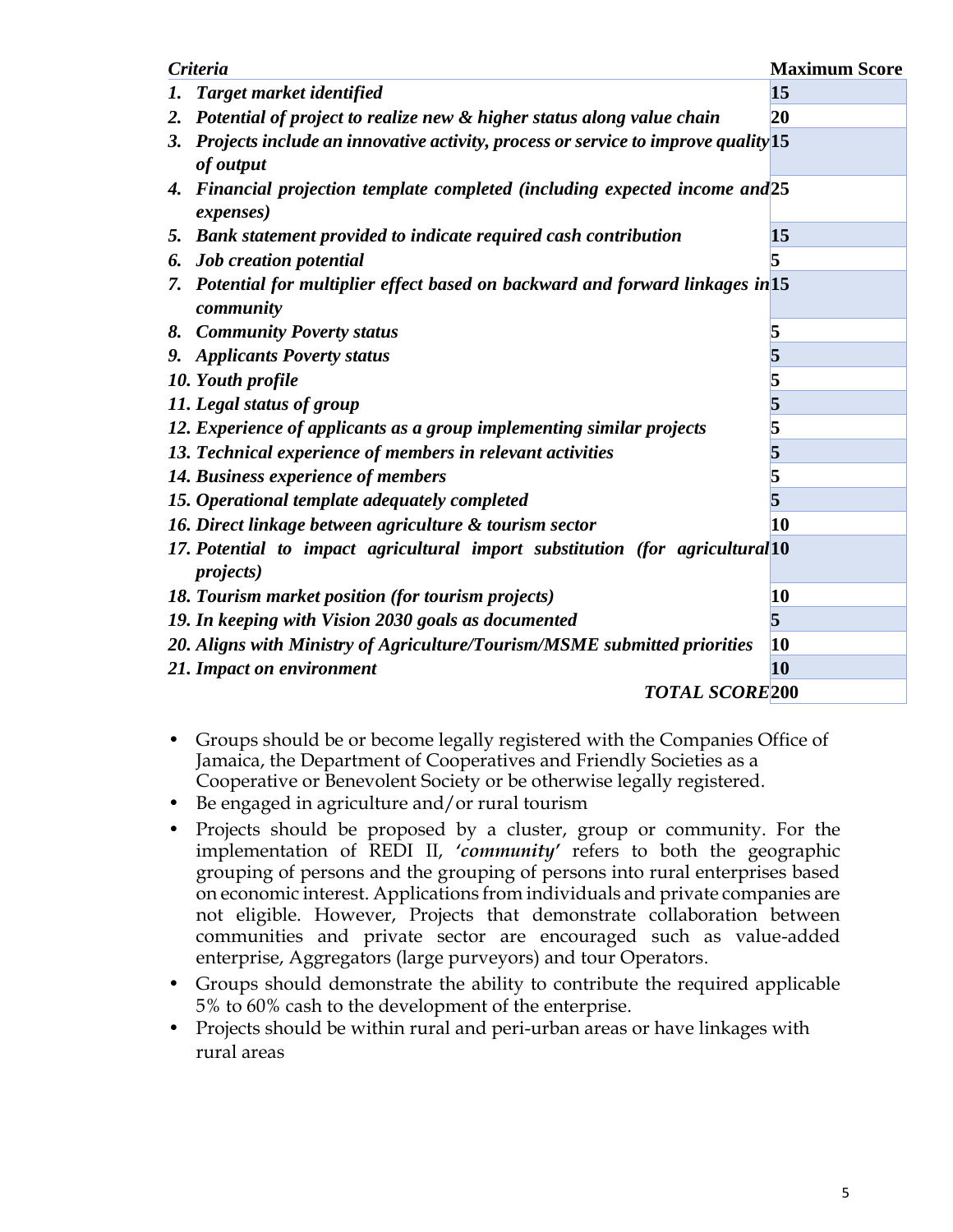#### **Other Development Considerations**

Each project must be able to demonstrate an ability to support economic development through any combination of the following:

- Indicate strong market demand for product and/or services
- Proposed projects should be financially feasible/viable
- Significant revenue generation
- Employment creation
- Proposed project should seek to support agricultural and tourism development
- Diversification of the agricultural and tourism sectors
- Utilisation of local inputs
- Development of local management skills

#### **5. Preparing to fill in the application form**

Read these guidelines and the application form carefully **BEFORE** starting to fill in the application form. If the space provided is not enough you may include separate and additional pages referencing the specific question number.

| No. | <b>Question</b>                                | <b>Comments</b>                                                                                                                                                                                                                    |
|-----|------------------------------------------------|------------------------------------------------------------------------------------------------------------------------------------------------------------------------------------------------------------------------------------|
| 1.1 | Name of Organisation                           | Write the full name of the group making the application.<br>If the group is not registered and is collaborating with a<br>registered group or enterprise, only the name of the<br>registered group or enterprise should be written |
| 1.2 | Organisation Type                              | Tick the appropriate area. If 'other' is selected be sure<br>to write the type of organisation                                                                                                                                     |
| 1.3 | Legal registration status of the<br>group      | Tick the appropriate area indicating whether the group<br>is legally registered or is in the process of registration.                                                                                                              |
| 1.4 | Provide copy of legal registration<br>document | If legally registered provide copy of legal registration<br>document.                                                                                                                                                              |
| 1.5 | Date of Formation                              | Give the date on which the applying organization was<br>established. (This date is not the same as the date of<br>registration)                                                                                                    |
| 1.6 | Organisation's Main Area (s) of<br>Focus       | State the goals of the organization (why does the<br>organization exist, what motivated the establishment of<br>the group)                                                                                                         |

#### SECTION1: APPLICANT SUMMARY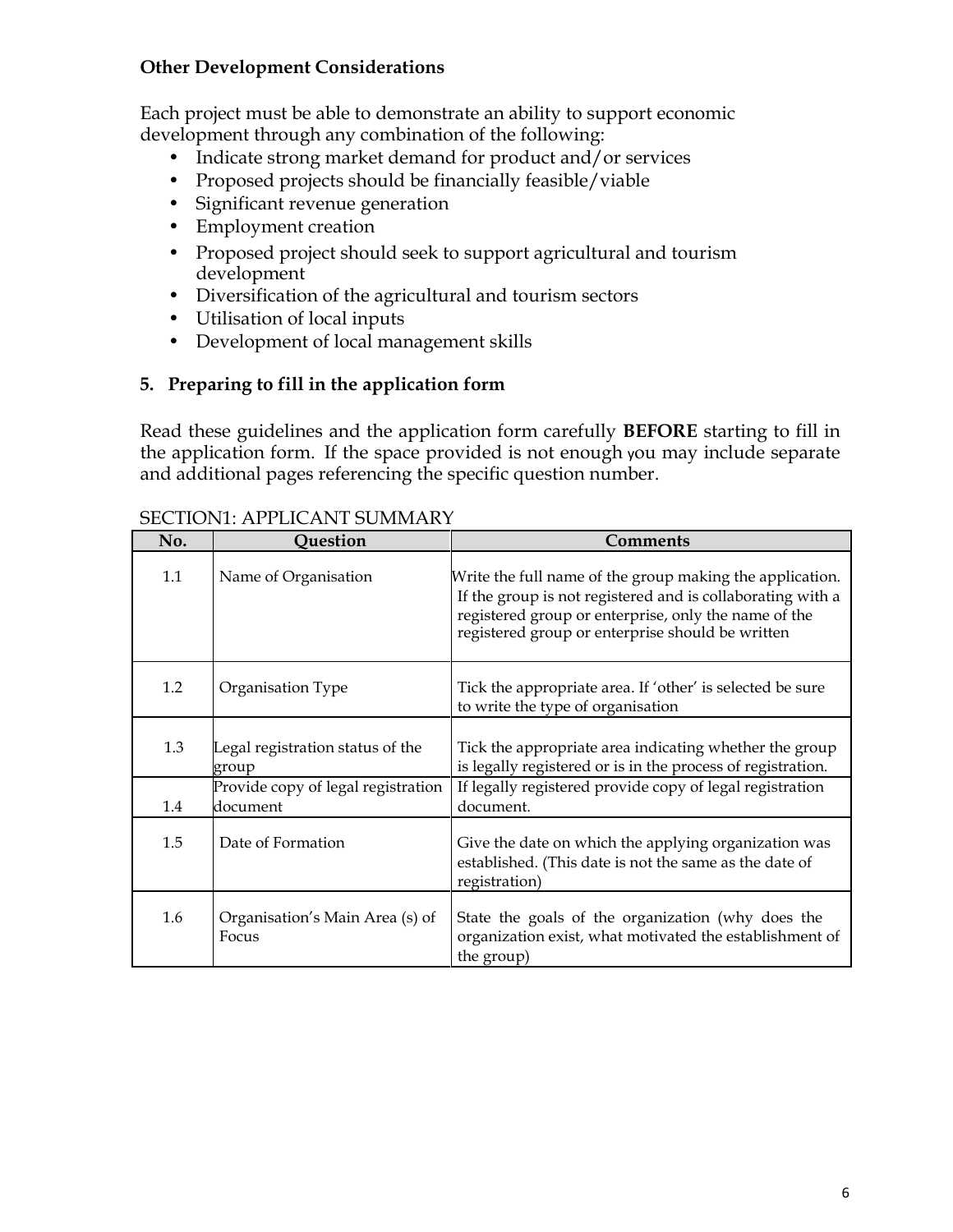| No.               | <b>Question</b>              | <b>Comments</b>                                                                                                                                                                              |
|-------------------|------------------------------|----------------------------------------------------------------------------------------------------------------------------------------------------------------------------------------------|
| 1.7               | Address                      | State exactly where the group operates or meets,<br>include specific address, parish, district and community<br>name                                                                         |
| 1.8               | <b>Mailing Address</b>       | Give address where mail is received by the group if<br>different from Address given in 1.6. This is important to<br>ensure receipt of notifications from JSIF                                |
| $1.9$ and<br>1.10 | <b>Contact Persons</b>       | Provide the names of two contacts who will be able to<br>provide information on the proposed project, act as<br>liaison between the group and JSIF and sign authorized<br>documents          |
| 1.10              | <b>Authorized Signatures</b> | Provide the signatures of the two contacts who will be<br>able to provide information on the proposed project, act<br>as liaison between the group and JSIF and sign<br>authorized documents |
| 1.11              | Date of Application          | State the date that the Application form was completed                                                                                                                                       |

## SECTION 2: PROJECT INFORMATION

| No. | Question                                              | <b>Comments</b>                                                                                                                                                                                                                                                                                                                                      |
|-----|-------------------------------------------------------|------------------------------------------------------------------------------------------------------------------------------------------------------------------------------------------------------------------------------------------------------------------------------------------------------------------------------------------------------|
| 2.1 | Project description                                   | Give a brief description of the proposed project<br>specifically outlining what you are proposing to use the<br>funds to do.                                                                                                                                                                                                                         |
| 2.2 | List of objectives                                    | List the objectives the group hopes to have achieved at<br>the close of the project.                                                                                                                                                                                                                                                                 |
| 2.3 | Is this Project new or<br>ongoing                     | Indicate whether this is a new project that the group is<br>undertaking or whether it is consolidating previous<br>work.                                                                                                                                                                                                                             |
| 2.4 | What is the estimated total cost<br>for the project   | Give the estimated total cost to complete proposed<br>project activities. (Developing a list of project activities<br>and the related cost will assist in determining project<br>cost)                                                                                                                                                               |
| 2.5 | How much money are you<br>requesting for this project | Indicate how much money you are requesting the JSIF<br>to provide. JSIF will not fund operating expenses.                                                                                                                                                                                                                                            |
| 2.6 | Please indicate start-up income                       | State here how much money you expect you will earn<br>and spend in the 1 <sup>st</sup> year of operation (If selected,<br>quarterly financial and other relevant data will be<br>requested by JSIF for monitoring purposes)                                                                                                                          |
| 2.7 | Who are your Customers?                               | Be as specific as possible, give the name of<br>persons/organizations that buy your products or<br>services. If your business is new state who your<br>target customers will be. Very important - Attach, if<br>you can obtain, a letter(s) from a customer(s) stating<br>what they purchase and/or are willing to purchase from<br>your enterprise. |
| 2.8 | Do you have firm interest from                        | Tick as appropriate. See above. if you have current<br>or potential buyers or users of your service and are able                                                                                                                                                                                                                                     |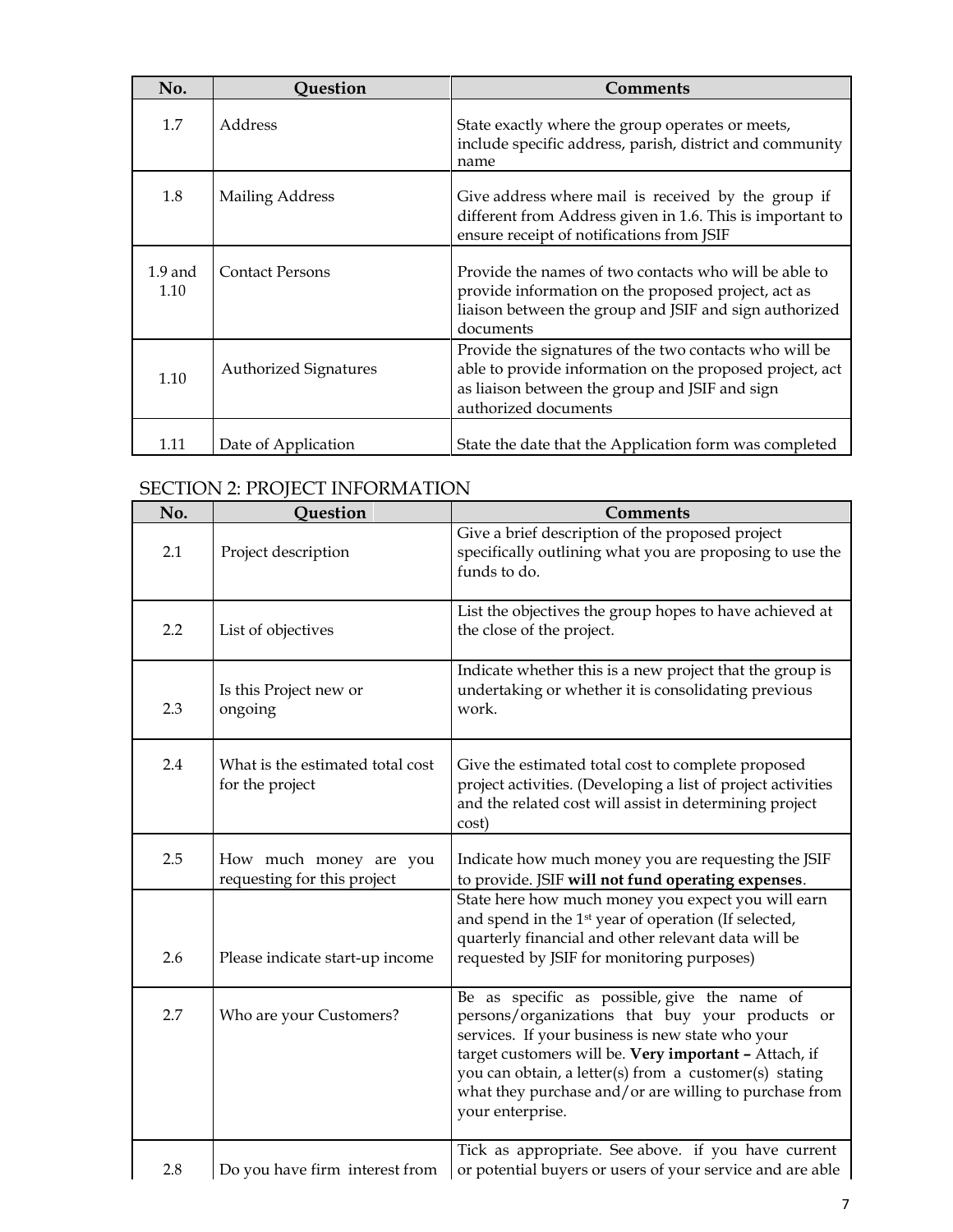| customers | To obtain a letter confirming this, please attach a copy<br>Of the letter to your application form |
|-----------|----------------------------------------------------------------------------------------------------|
|           |                                                                                                    |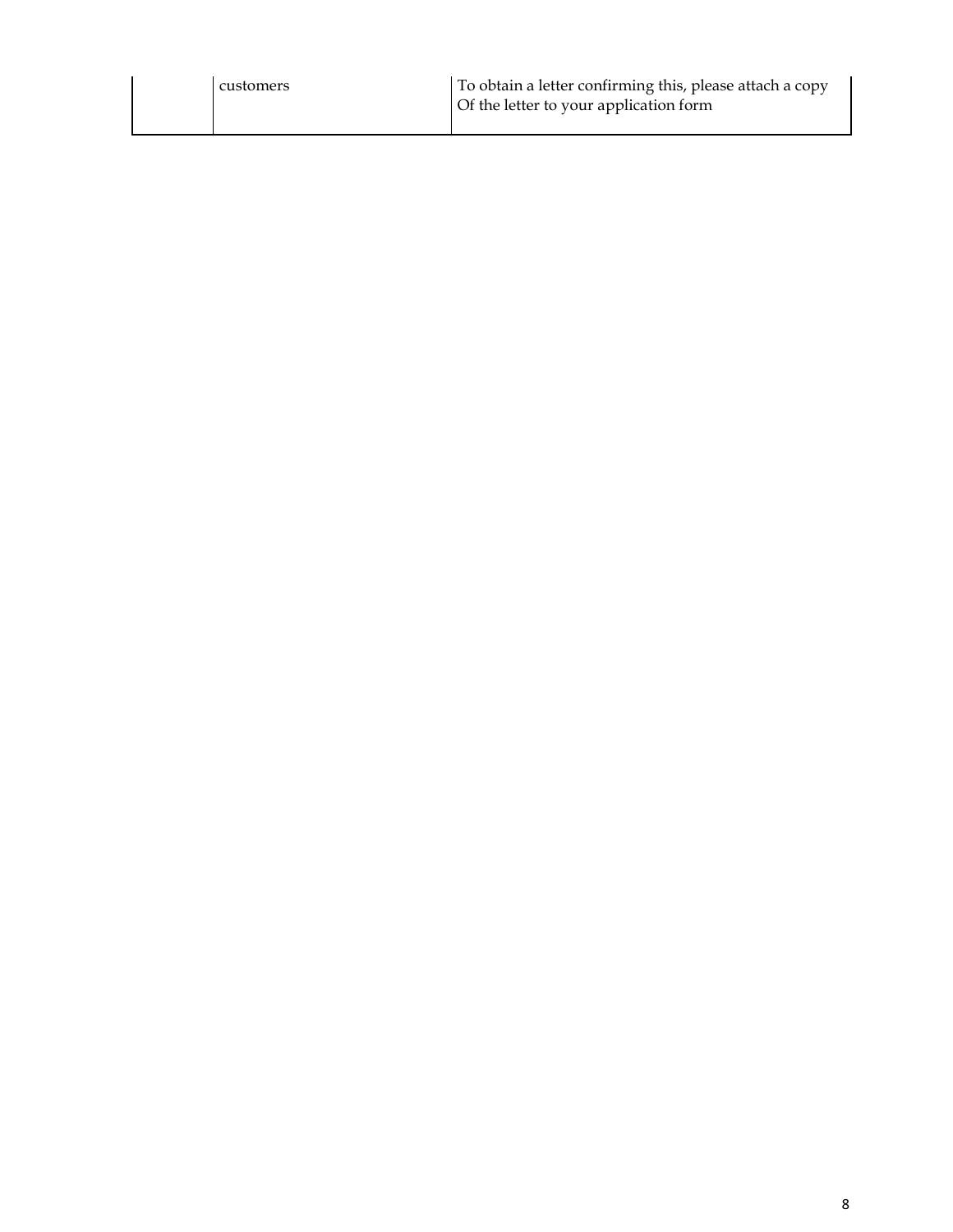| No.  | Question                                                                                                         | <b>Comments</b>                                                                                                                                                                                                                                                                            |
|------|------------------------------------------------------------------------------------------------------------------|--------------------------------------------------------------------------------------------------------------------------------------------------------------------------------------------------------------------------------------------------------------------------------------------|
| 2.9  | Approximately<br>how<br>persons are expected to be<br>employed?                                                  | Many Indicate how many males and females are expected to<br>be employed both full and part-time as a<br>result of this project.                                                                                                                                                            |
| 2.10 | How will the wider community<br>participate in the project?                                                      | Detail benefits or contributions of the wider community<br>once the project is implemented.                                                                                                                                                                                                |
|      | Indicate how the group will<br>2.11, 2.12, provide the counterpart cash<br>2.13 & 2.14 contribution of 5% to 60% | Please indicate the means by which the group will<br>provide this requirement (please attach bank statements<br>as of January 1, 2020 up to the date of application).<br>Provide contact details for institution or individual<br>through which the group will provide its<br>contribution |
| 2.15 | What are the potential positive<br>or negative<br>environmental<br>impacts?                                      | State any environmental impact as a result of the<br>project; e.g. positive impact - the planting of the<br>proposed trees will decrease soil erosion, or, the<br>provision of the waste management system will<br>eliminate dumping in nearby river.                                      |
| 2.16 | Land Tenure                                                                                                      | Please attach copies (not originals) of land titles or lease<br>agreements. If JSIF is to construct a building the group<br>must own or have a lease for the property of not less than<br>49 years a lower tenure may be considered based on the<br>type of infrastructure.                |

### SECTION 3: GROUP PROFILE

| No. | <b>Question</b>                                                                                                                        | <b>Comments</b>                                                                                                                                                                               |
|-----|----------------------------------------------------------------------------------------------------------------------------------------|-----------------------------------------------------------------------------------------------------------------------------------------------------------------------------------------------|
| 3.1 | Describe Group Executive                                                                                                               | Provide the names and other requested information for<br>the Executive body of the organization (gender and age)                                                                              |
| 3.2 | How many members are in the<br>group?                                                                                                  | State the number of active members within the group<br>excluding the executive body                                                                                                           |
| 3.3 | Persons with Disabilities (PWDs)                                                                                                       | State the number of persons with disabilities within the<br>group                                                                                                                             |
| 3.4 | What do most people in your<br>Group do?                                                                                               | Indicate as best as possible approximately how many<br>persons are engaged in the activities listed. If 'Other' is<br>selected please state the activity                                      |
| 3.5 | Who will manage the project?                                                                                                           | Provide the name/s of the person/s who will be<br>responsible for day-to-day operations of the business                                                                                       |
| 3.6 | What major physical assets<br>does the Group own, lease or<br>have clear access to. What is<br>the approximate value of the<br>asset/s | Indicate here if the group owns any property, state<br>exactly what the asset is e.g. tractor, greenhouse,<br>Stove, restaurant, museum etc.<br>Also state the approximate value of the item. |